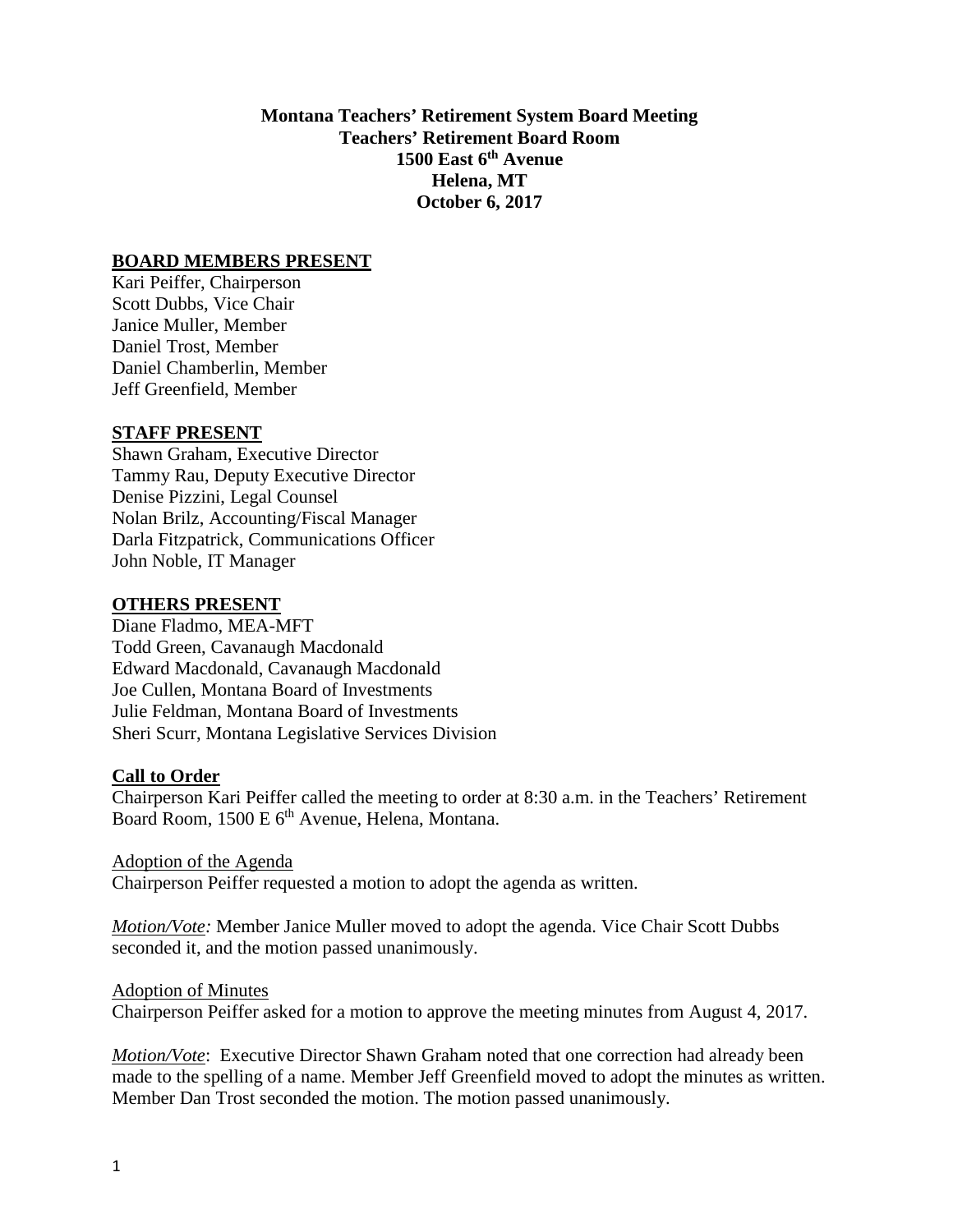# **Public Comment on Board Related Items**

Chairperson Peiffer provided an opportunity for members of the public to comment on any public matter not on the agenda and within the jurisdiction of the Board. There was no comment.

# **Actuarial Valuation**

Todd Green of Cavanaugh Macdonald Consulting provided an overview of the basic retirement funding equation used to produce the valuation each year. They look at current actuarial assumptions and past experience to anticipate future benefit payments and, from that, estimate whether contributions are sufficient to cover those future payments. If they were insufficient, the plan would need to consider increasing contributions or decreasing benefits. However, the 2017 actuarial valuation shows that TRS's asset returns were greater than expected, and the funded ratio has increased from 69.28% to 70.49%. With the anticipated increase in the employer supplemental contribution rate, the amortization period has decreased from 24 to 22 years.

Mr. Green fielded questions from board members regarding the health of TRS. The recession that began in 2008 reduced the funded status of many plans, but TRS has recovered well; in fact, TRS has beat its assumed rate of return in five of the last eight years. Cavanaugh Macdonald sees payroll growth as the only real risk over the next two years. Several members of the board as well as Sheri Scurr of the Montana Legislative Services Division requested clarification on the "level percentage of pay" method used to determine the amortization period. Mr. Green and Edward Macdonald explained this approach is more conservative than a "level dollar" approach. The latter would provide more flexibility to increase employer contribution rates, but Montana is one of only a few states that sets employer contribution rates in statute. A small annual increase is built in through 2024. If TRS were to switch to a level-dollar method in the future and if the actuaries recommended a larger contribution increase, a legislative change would be required.

*Motion/Vote:* Member Greenfield moved to accept the 2017 actuarial valuation, and Member Muller seconded it. The motion passed unanimously.

# **Consolidated Asset Pension Pool (CAPP) Summary**

Joe Cullen of the Montana Board of Investments (BOI) provided a synopsis of BOI's recent changes in investment policies. In the past, funds were invested in six pools, one of which was the short-term investment pool (STIP). STIP currently holds about 2% of assets in cash to pay benefits over the next 12 months. The other five pools can be thought of as asset allocation. Historically, TRS invested in all six pools and BOI paid out investment income and interest each month. Under the new structure, STIP still exists, but the other five pools are consolidated (CAPP). TRS invests in STIP and CAPP, and CAPP invests in the underlying pools. Investment income and interest are distributed at the end of the fiscal year rather than monthly.

Mr. Cullen explained that BOI is required by state law to achieve returns in a prudent way to ensure there is enough cash to pay benefits. Thirty-three percent of total funds invested in CAPP belong to TRS, with the remainder belonging to the Public Employees' Retirement System (PERS). Mr. Cullen fielded questions from board members about the nature of investment types, benchmarks within each asset class and TRS's expected rate of return of 7.75%, which relies on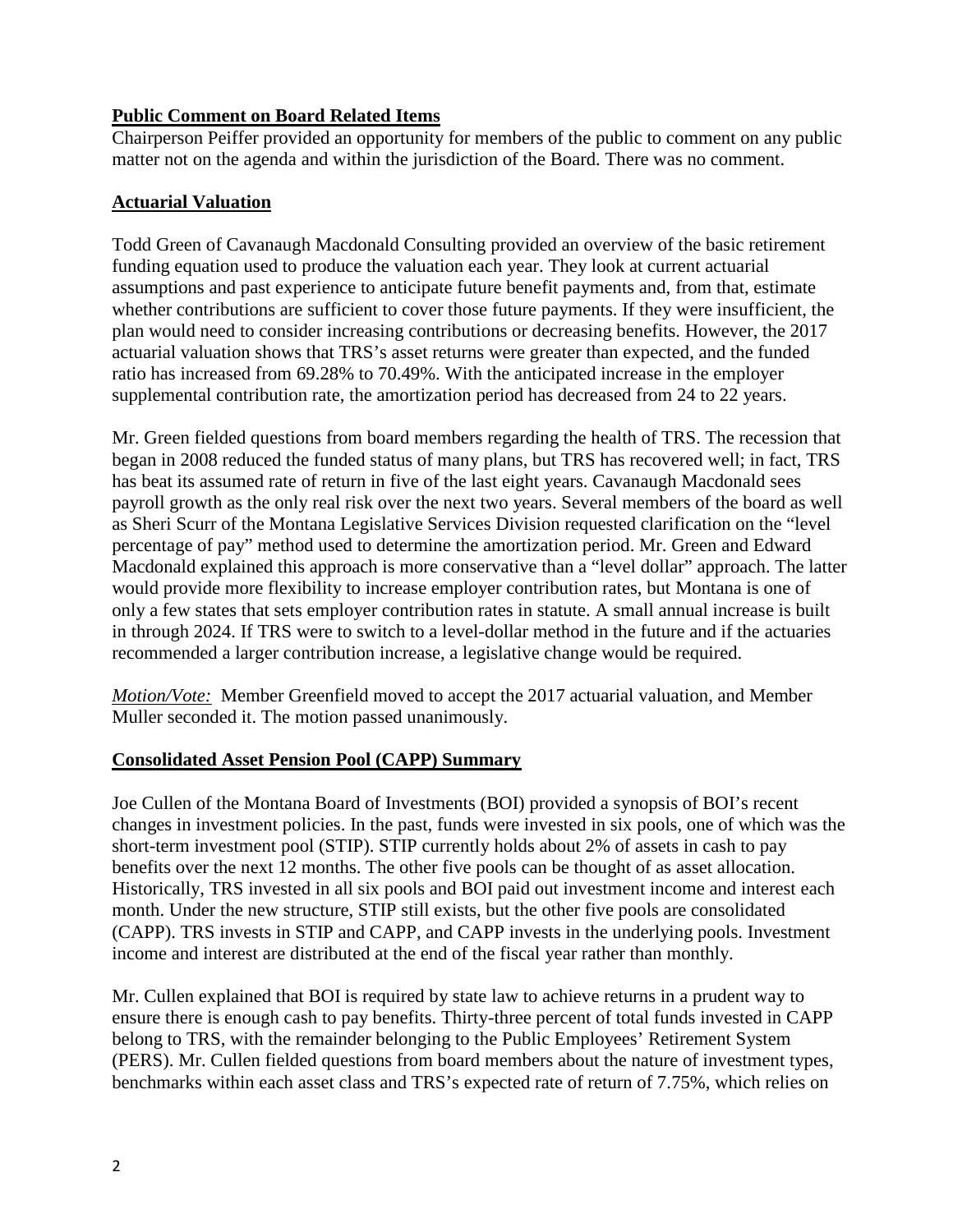investing in equities. The rate of return is determined by actuaries looking ahead 40-50 years, and he encouraged the board to focus on long-term growth rather than short-term fluctuations.

Julie Feldman of BOI reviewed the internal controls they used to ensure the transition from six pools to two was done carefully and with no loss of market value. They believe the transition was planned and implemented well, and they obtained an independent review to confirm this. Ms. Feldman also stated BOI will continue to track TRS's assets distinctly and separately, as required under state law.

Mr. Cullen indicated that the past policy of distributing income each month was inefficient and increased the expenses involved with paying benefits. However, he realizes the TRS board relies on monthly income reports to monitor investment returns. He stated the BOI will work with TRS to develop reports that better illustrate TRS's share of CAPP.

# Public Comment

Ms. Fladmo wished to thank TRS for the time and dedication of staff in participating in the annual MEA-MFT Educator's Conference and preretirement workshops across the state.

# **Administrative Business**

#### Investment Report

To follow up on the report from BOI, Member Greenfield stated he believes the expected annual rate of return of 7.75% is attainable. He also said that since he joined the BOI board he has gained a better understanding of the short-term investment pool (STIP).

# Financial Statements and Budget Reports

Nolan Brilz presented year-to-date budget reports and financial statements and reiterated that, because of BOI's shift to CAPP, the financial statements look significantly different than they have in the past. Revenue (income) is reinvested rather than being booked in SABHRS, the state's accounting system. Mr. Brilz and Mr. Graham will pursue a different means to obtain relevant financial information so both TRS and the board can monitor revenue vs. expenses throughout the year. The operating budget was reviewed next with no outstanding questions or concerns.

# NAPPA Conference report

Denise Pizzini, TRS legal counsel, provided a report from the NAPPA summer conference held in June. Of note, a private letter ruling issued to another public pension plan is consistent with TRS's treatment of termination pay and instruction to employers. Ms. Pizzini reminded those involved in collective bargaining agreements to contact TRS with any questions about termination pay.

Ms. Pizzini mentioned continued efforts to undermine defined benefit plans. NAPPA members in other states also report problems with employers seeking to avoid working retiree earning limitations by using third-party entities to place educators in schools. Montana statute is clear that these positions are still reportable to TRS regardless of who does the hiring.

#### NCTR Trustee Conference report

This item was removed from the agenda as it was covered in the August meeting.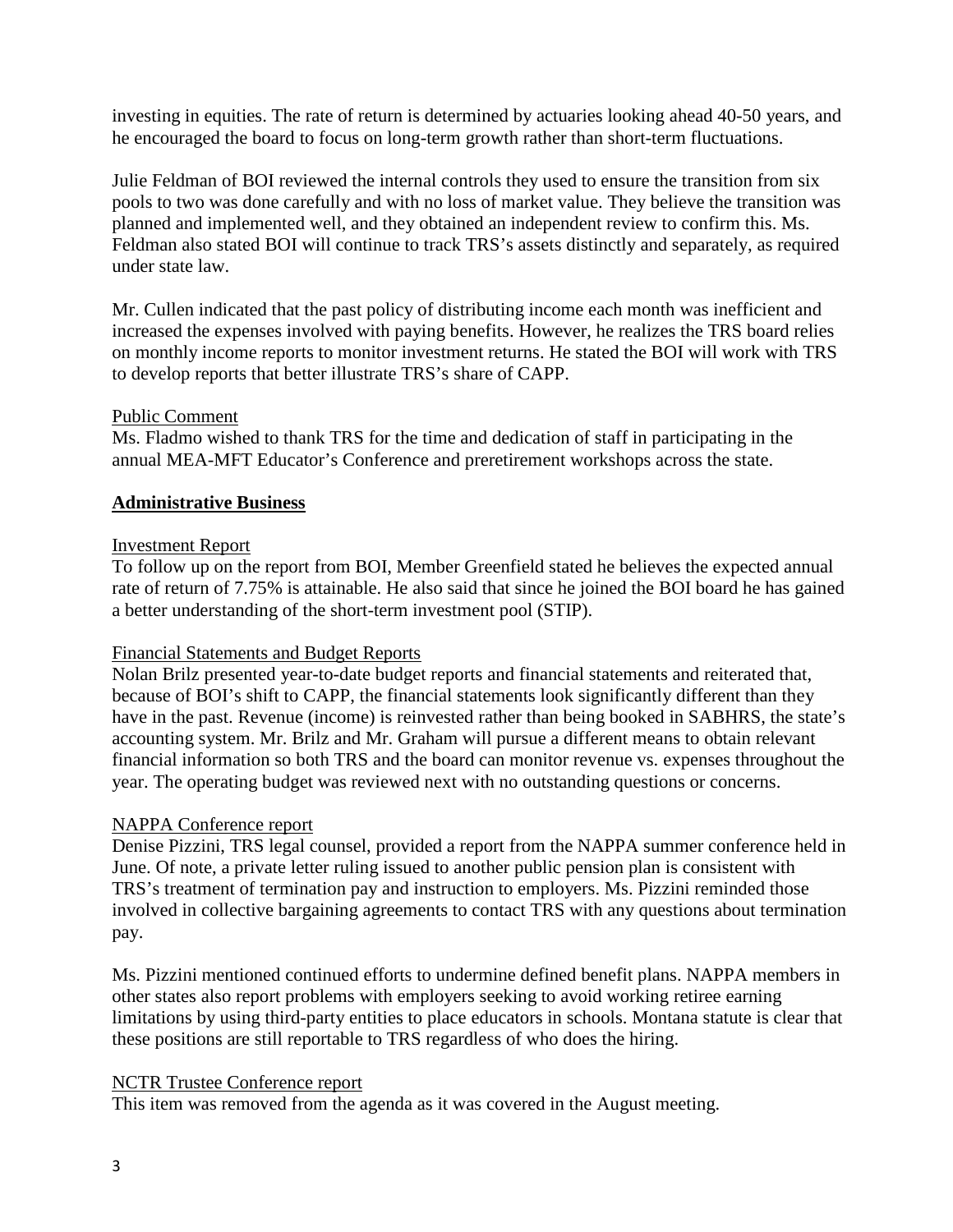### Tentative 2017-2018 meeting dates

Board members confirmed upcoming meetings on December 8, 2017 and February 16, 2018.

### Public comment

Ms. Fladmo commented that she appreciates TRS's continued diligence on the independent contractor issue regarding working retirees.

# **Executive Director's Report**

# Staff update

Mr. Graham announced two new employees. Sherry Smith was hired in August as a new Retired Payroll Specialist and has several years of payroll and benefits experience. JoLynn Genzlinger joined the I.T. staff in September in as an imaging technician and verifier. She has relevant experience from her previous position with the Montana State Library.

# Upcoming meetings

Mr. Graham will report on the 2017 TRS actuarial valuation at the upcoming BOI meeting and the SAVA committee meeting, both of which are scheduled for November 14. He will present the valuation to the Legislative Finance Committee in December as well.

Public comment There was no comment.

# **Strategic Planning**

Mr. Graham briefly reviewed updates that TRS made to the strategic plan commitment worksheet following discussion at the August board meeting. He provided an opportunity for the board to provide feedback. Two minor spelling and punctuation changes were discussed but there were no concerns about objectives or timelines. Mr. Graham will continue to report progress to the board.

Public comment There was no comment.

# **Applications and Benefit Adjustments**

Deputy Director Tammy Rau reported that TRS staff processed over 500 applications between May and July, peak season for retirements. More than 600 members retired in fiscal year 2017. Member Daniel Trost asked about the typical time frame to process an application. Ms. Rau and Mr. Graham described the process and stated that nearly all applicants, even those who submit final required materials at the last minute, receive their first benefit payment on time. TRS has added two positions in recent years to assist with the workload.

# **Legal Counsel's Report**

TRS will submit the post-hearing briefing on the Zabrocki case by October 11 and then will await a response from the hearings examiner. This is the only contested case at this time.